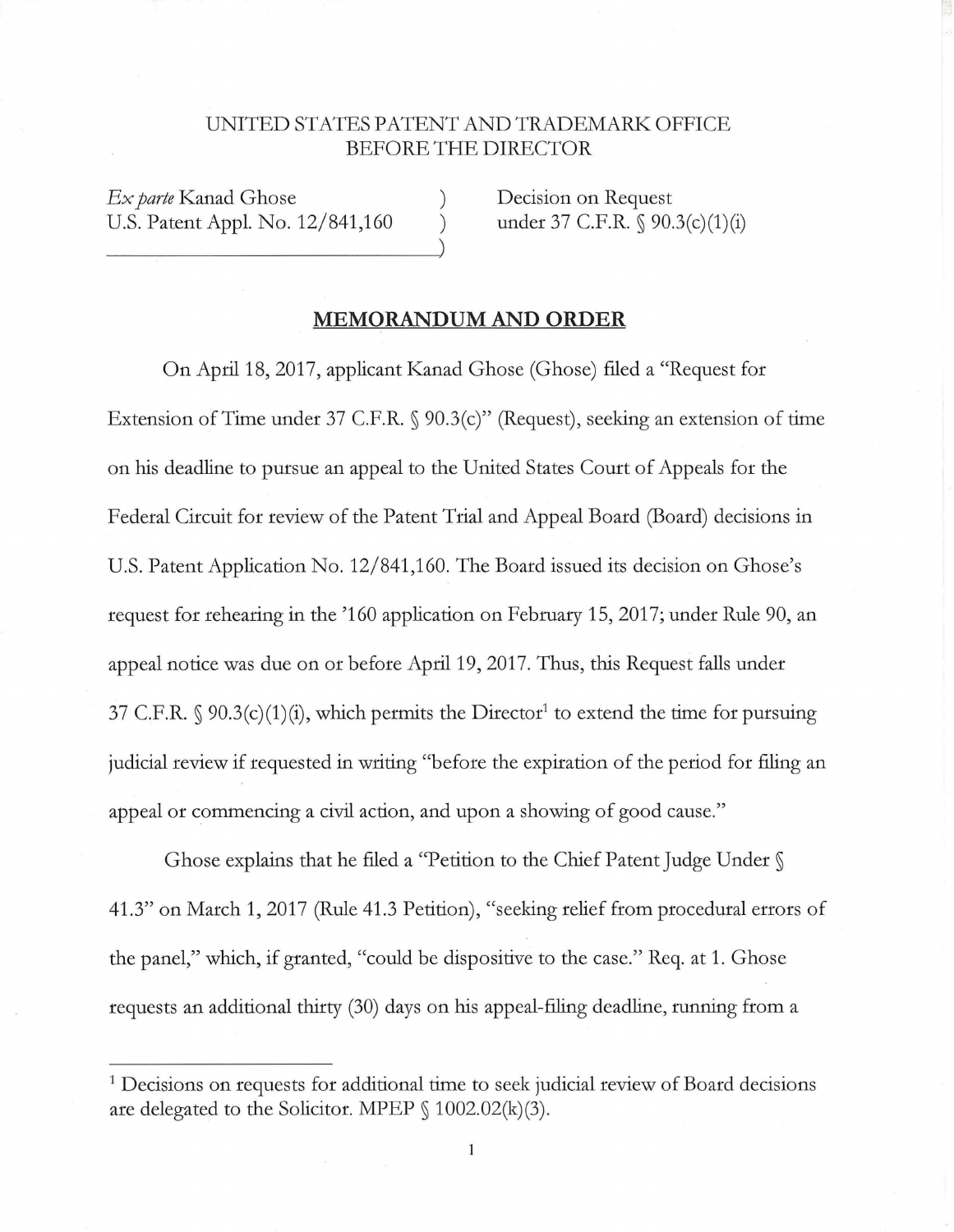USPTO decision on his Rule 41.3 Petition, to permit him to assess the proper course of action following that decision. *See* Req. at 2. The Director finds that Ghose has demonstrated good cause to grant the requested extension.